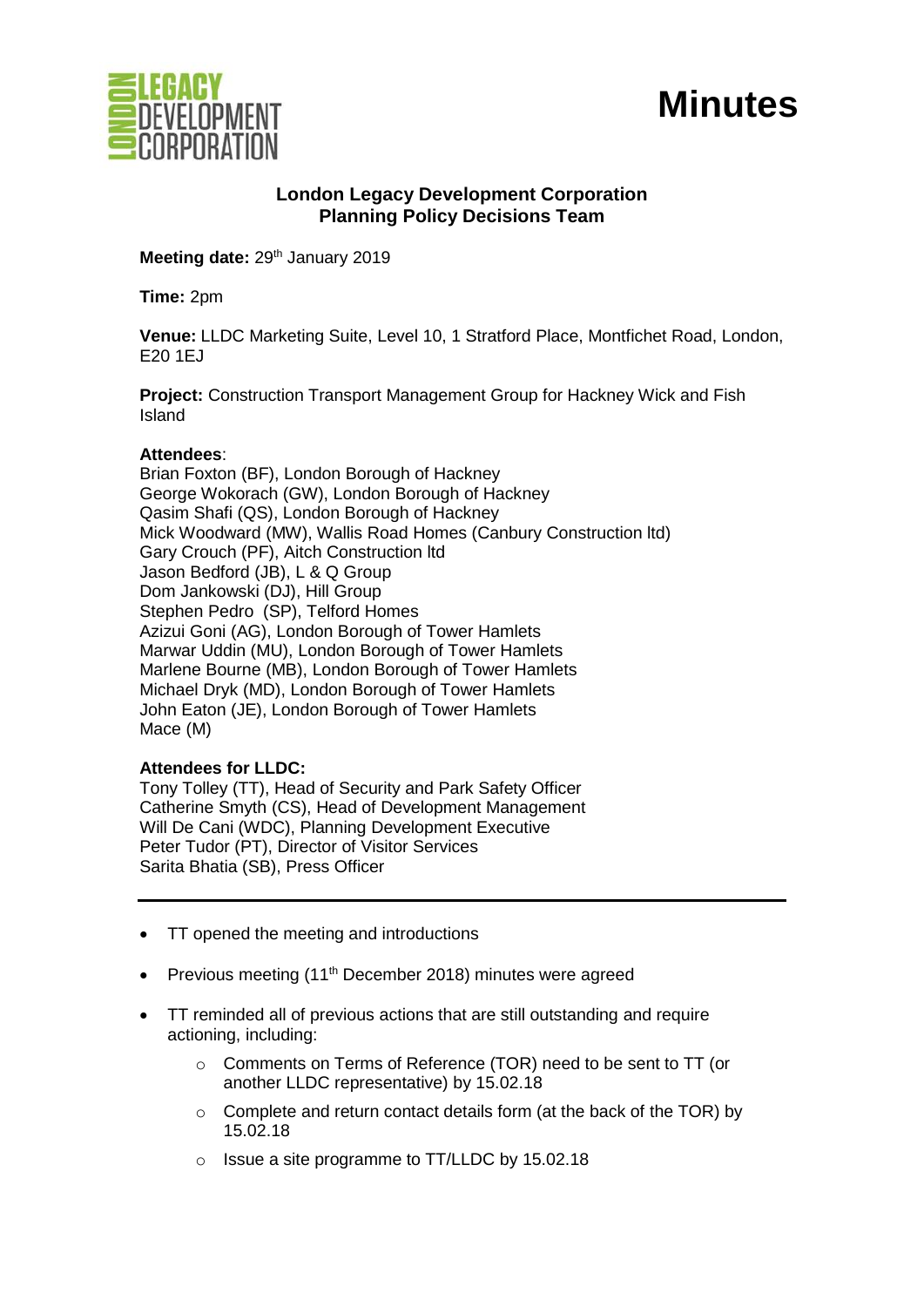- TT advised of the Cultural Interest Group's (CIG) desire for a local representative to join the HW&FI CTMG group. The intention is that the individual will feed into discussions and feedback to the community.
	- o All parties agreed this would generally be a positive move that will facilitate more direct lines of communication between residents / groups, LLDC and developers. The idea of a single person was supported and agreed instead of multiple local residents.
	- o CS suggested this could be a locally elected Councillor and there was general support for this from the group. CS to discuss this with elected members and CIG.
- TT suggested that the HW&FI CTMG minutes are distributed to local groups / businesses / residents that request them. All parties agreed to this.
- All parties acknowledged that controlled parking and re-surfacing of pavements around Wyke Road and Monier Road were improvements.
- TT informed the group that some local residents are still concerned at the lack of signage along Monier Road and Dace Road.
- TT confirmed that residents had also raised issues with vehicles idling on roads / kerbs / outside construction sites. He reminded all parties that this is not permitted and is an enforceable offence, as asked that this be passed on to subcontractors, as is done in the Park and addressed at the Park-wide CTMG. Residents had raised this issue in relation to air quality concerns.
	- $\circ$  MD supported residents' concerns and outlined that the issue is becoming a higher priority in the area and an issue that locally elected members are being made aware of more frequently.
	- o MD also warned of the possibility of 'idling fines' in the area if the issue continues.
- TT and CS thanked L&Q for their prompt action in providing a traffic marshal at their site and the roundabout. It was acknowledged that this was working well, and is a good start to improving safety and the co-ordination of construction traffic.
	- $\circ$  SB supported this positive step but also reminded the group that this is not enough to create a safe and acceptable environment for local residents. SB confirmed the group should build on this with continued work and 'quick wins' across HW&FI.
	- o TT also informed L&Q that an objection had still been received from a resident of the Ironworks saying that they had not seen the traffic marshal. The group acknowledged the traffic marshal had been active and suggested increased visual perception in appropriate places at appropriate times.
- TT informed the group that some local residents are still concerned at the lack of signage at the end of Dace Road.
	- o L&Q responded confirming *'no through road'* signs had continually been placed up at this junction, but continue to disappear overnight. L&Q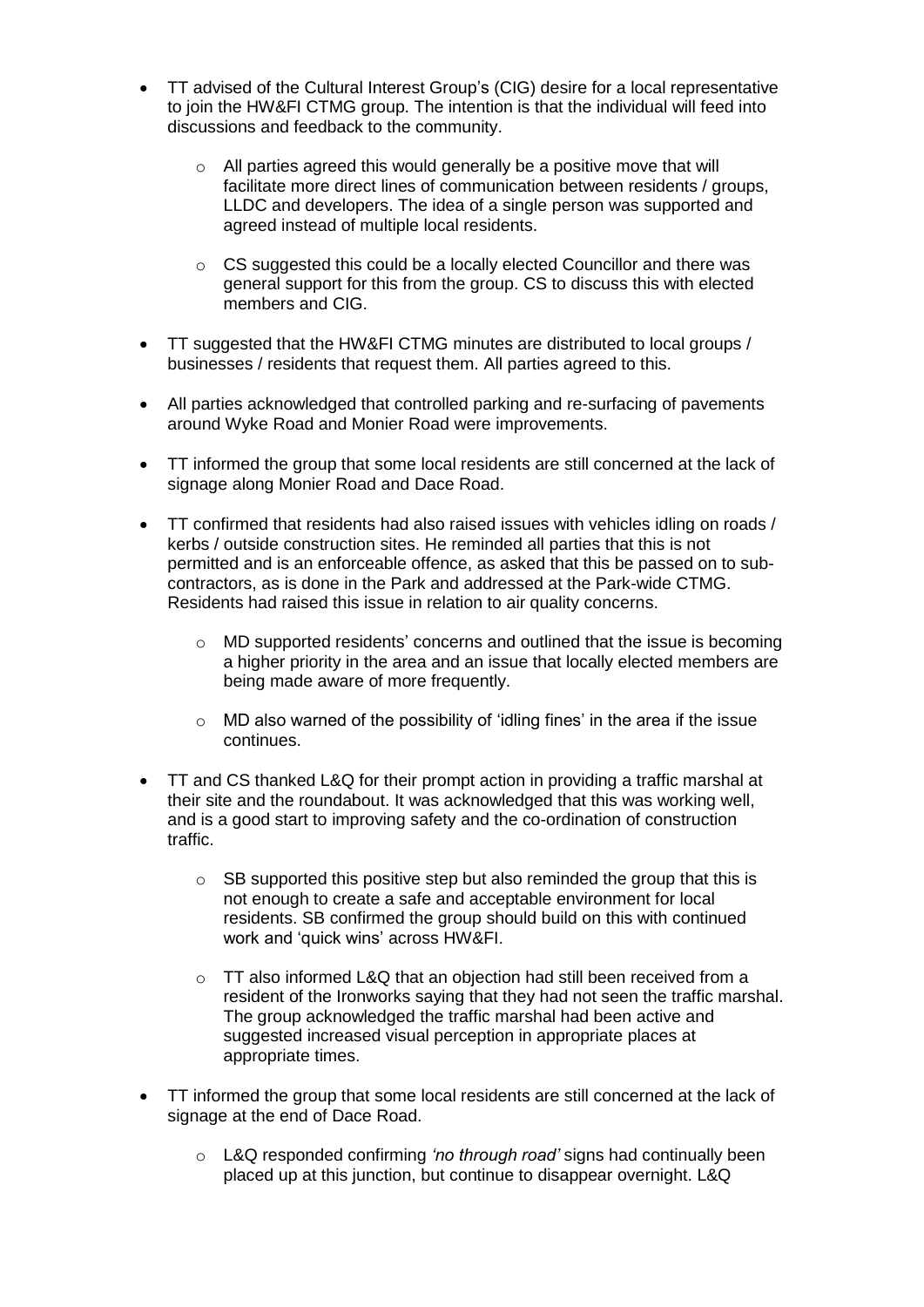confirmed they will continue to replace signs; until it becomes prohibitively expensive.

LBTH confirmed that they could assist with replacement signs / fixing and security measures to ensure signs stay in place.

- $\circ$  The group also recognised a local representative would be valuable at this stage to communicate information into the group and back to the local community.
- SP queried how the group could distinguish between construction traffic and general business (delivery) related traffic moving forward.
	- TT acknowledged this matter, and suggested that local businesses needed to be informed of the HW & FI CTMG and that progress is being made so businesses also need to inform their related traffic to operate with care and consideration.
	- $\circ$  SB confirmed she would speak to Lorna Blake about communicating this to local businesses.
- MW confirmed they are about to commence on site with demolition and remediation works. MW also confirmed odour levels were not close to that found at Telford Homes' adjacent site which caused on-site works to cease. MW suggested Wallis Road Homes ltd are also looking at providing a traffic marshal with SP (Telford Homes).
	- o LLDC supported this move and suggested as early as possible would be most appropriate to be proactive. MW and SP to provide an update at next HW & FI CTMG.
- SP confirmed Telford Homes are about to re-commence on site (subject to LLDC approval of condition / details) and also agreed to look at providing a traffic marshal with Wallis Road Homes as noted above. SP also requested that LBH suspend parking bays adjacent to site.
	- $\circ$  SB highlighted the importance of Telford Homes having early engagement with LLDC's communication team, and local residents / businesses to provide re-assurance given recent history on site
	- o BF confirmed LBH and Telford Homes will need to suspend parking bays so that works can re-commence on site. LBH and Telford Homes to action on this.

 $\circ$ 

- AG acknowledged positive progress had been made since the first HW&FI CTMG in early December and requested an update from CS on the 90 Monier Road application that was reported to the Planning Decisions Committee on 22.01.19.
	- o CS updated all parties that the case had been deferred at Planning Decisions Committee, and is likely to be re-presented to Members and decided at the March 2019 Planning Decisions Committee. There will be roughly a 2-month delay with on-site works / construction traffic impacts given this (and subject to approval being granted). Taylor Wimpey (developer) had been invited to the meeting, and a rep is expected to attend the next HW&FI meeting to enable early engagement.